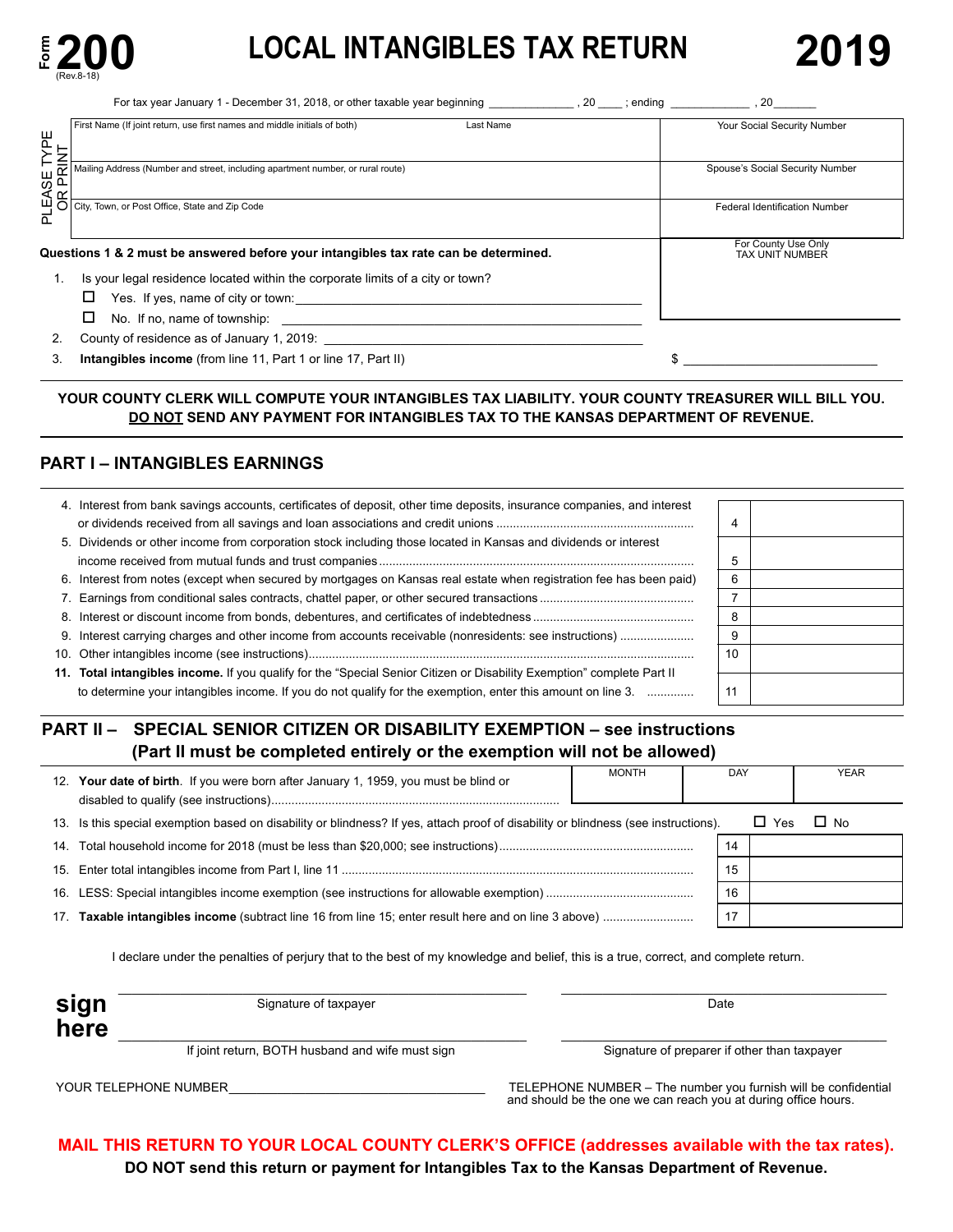## **INSTRUCTIONS FOR 2019 LOCAL INTANGIBLES TAX RETURN**

## **GENERAL INFORMATION**

The intangibles tax is a local tax levied on gross earnings received from intangible property such as savings accounts, stocks, bonds, accounts receivable, and mortgages. It is not to be confused with the state income tax which is used to support state government.

WHO MUST FILE INTANGIBLES TAX. All Kansas residents and corporations owning taxable property and every nonresident owning accounts receivable or other intangible property with a Kansas business situs, receiving earnings from this property during the calendar year or fiscal year ending in 2018, must file a Form 200. If you live in an area that has **no intangibles tax, or your tax due is less than \$5, you do not have to file a Form 200**.

Individuals or corporations having intangible earnings shall be deemed to have received these earnings at the individual's dwelling or the corporation's principal business office, within the State of Kansas. The earnings are then subject to intangibles tax if the individual's dwelling or the corporation's principal office is within a jurisdiction which has imposed the local intangibles tax. Parents of minors owning intangible property, conservators, trustees, beneficiaries of trusts, executors, administrators, receivers, and certain agents are required to file a Form 200. Senior citizens or disabled persons are also required to file a Form 200, but may be entitled to a special senior citizen or disability exemption, explained in Part II.

**EXEMPT INTANGIBLES INCOME**. Intangibles tax does not apply to: interest on notes secured by Kansas real estate mortgages on which a registration fee has been paid; earnings on individual retirement and Keogh accounts and other qualified retirement plans; bonds and other evidences of indebtedness issued by the federal government, the State of Kansas or any of its municipal or taxing subdivisions, certain distributions of subchapter S corporations; certain reimbursements of interest paid on notes, the proceeds of which were the source of funds for another note; and dividends from stock of a bank, savings and loan association or regulated investment company located in Kansas or from doing business in Kansas. National bank associations, state banks, federal and state chartered savings and loan associations, trust companies, credit unions, and certain non-profit corporations operating or providing hospitals, psychiatric hospitals, adult care homes, private children's homes and housing for the elderly are exempt from intangibles tax.

**WHEN AND WHERE TO FILE**. If you have intangibles income, you must file a Form 200 with your local County Clerk's office (addresses follow the tax rates) on or before April 15, 2019 (there are no provisions for extensions of time to file Form 200). Do not enclose Form 200 with your Kansas Income **Tax Return (K-40) or mail your payment to the Department of Revenue**. The county clerk will compute your tax and you will be billed by your local county treasurer in November 2019. If your return is delinquent, interest and/ or penalty may be assessed by the county treasurer's office. This will be included in your tax billing when you receive it. If your tax is less than \$5, you will not be billed.

**AMENDED RETURNS**. To correct an error on a Form 200 that has already been filed, complete another Form 200 with the correct information and write "AMENDED" across the top. Attach a letter explaining the correction.

**ASSISTANCE**. If you need assistance in completing your Intangibles Tax Return, Form 200, contact your local County Clerk's office.

### **SPECIFIC LINE INSTRUCTIONS**

Print or type your name, address and Social Security number(s) or federal identification number. If your accounting records are maintained by fiscal year, indicate the year in the space provided above your name.

**LINE 1**: Mark the appropriate box. If YES, enter the city or town where your residence is located. If NO, enter the township where your residence is located. **Do not** enter both a city and a township name.

**LINE 2:** Enter the name of the county in which your residence is located.

**LINE 3:** Enter the intangibles income computed in Part I, line 11; or, if you qualify for the special senior citizen or disability exemption, enter the amount from Part II, line 17.

### **PART I - INTANGIBLES EARNINGS**

**There are no exemptions or deductions allowable to reduce total gross earnings as reported on this return.**

**LINE 4:** Enter interest or other income received or credited to your account from bank savings accounts, bank checking accounts, certificates of deposits, and other time deposits, regardless of the bank's location or when the security was owned. Also, enter any interest or dividends received or credited to your account by savings and loan associations and credit union regardless of location. Enter all interest received or credited to your account from funds left on deposit with insurance companies. Any interest received from the federal government is non-taxable and should not be reported on line 4.

If you incurred a penalty for early withdrawal of funds, report only the amount of interest actually received from each account. If the penalty incurred is greater than the amount of interest, the excess penalty cannot be used to reduce income from other sources.

LINE 5: Enter all dividends or other income received or credited to your account from corporation stocks, regardless of where the corporation is located. Do not report dividends from insurance policies or patronage dividends for co-ops based on business done with the co-ops. Also enter all investment income received from mutual funds and trust companies. Do not report capital gains.

**LINE 6**: Enter all interest, discount interest, or other earnings received from notes receivable, unless the notes are secured by a Kansas mortgage on which a mortgage registration fee has been paid. Do not report the principal from notes or loans.

**LINE 7:** Enter all interest or other income received from notes or accounts which are secured by conditional sales contracts or chattel mortgages.

**LINE 8:** Enter interest or discount income received from bonds and debentures. Income from bonds issued by states or their political subdivisions other than Kansas are subject to tax.

LINE 9: Enter all interest, carrying charges, or other earnings from accounts receivable received during the tax year, regardless of when the account was opened or closed. Nonresidents must report all income which has a Kansas business situs.

**LINE 10**: Enter all other income from intangible property which is not included on lines 4 through 9. This includes taxable intangible income from trusts, estates, brokerage accounts, etc.

**LINE 11:** Add lines 4 through 10 and enter the result on line 11. If you do not qualify for the *special senior citizen or disability exemption* (see Part II), then enter the amount from line 11 on line 3.

## **PART II - SPECIAL SENIOR CITIZEN OR DISABILITY EXEMPTION**

**WHO MAY QUALIFY**. To be eligible for the special intangibles income exemption found at K.S.A.  $12-1,109(c)(1)$ , you must be 60 years of age or older on or before January 1, 2019; or have been disabled or blind during all of 2018, regardless of age; AND have a household income of \$20,000 or less. If your total household income for 2018 is between \$15,000 and \$20,000, the \$5,000 intangibles income exemption is reduced by the amount your total income exceeds \$15,000. If married, only one spouse can claim the special intangibles income exemption. This special exemption cannot be claimed for a decedent who died prior to January 1, 2019.

LINE 12: Enter the month, day, and year of your birth.

LINE 13: To claim the special exemption for a disability or blindness, you must have been disabled or blind during the entire year of 2018. If you are filing as a disabled person, attach a copy of your Social Security certification of disability letter showing proof you received Social Security benefits during the entire year of 2018 based upon your disability. If you are not covered by Social Security, you must furnish medical proof that your disability has qualified you as a disabled person under the provisions of the Social Security Act. If you are blind, submit a visual acuity statement from your doctor.

**LINE 14:** Add the total income received from ALL sources during 2018 by you, or you and your spouse. Include wages, Social Security (except Social Security Disability payments), railroad retirement, and any other pension income; interest, dividends, salaries, commissions, fees, bonuses, tips and any gain from the sale of property. Include also your share of income received from partnerships, estates, trusts and royalties, net rental income, and business or farm income. Net operating losses and net capital losses may not be used to reduce total income. If this total is greater than \$20,000, stop here and enter the amount from line 11 of Part I on line 3.

**LINE 15:** Enter the total intangibles income from Part I, line 11.

**LINE 16:** If your total household income on line 14 is \$15,000 or less, enter \$5,000 on line 16. If line 14 is greater than \$15,000 but less than \$20,000, subtract the amount over \$15,000 from \$5,000, and enter the result on line 16. Example: If line 14 is \$18,000, enter \$2,000 on line 16.

LINE 17: Subtract line 16 from line 15 and enter the result on line 17 and on line 3. This is your taxable intangibles income.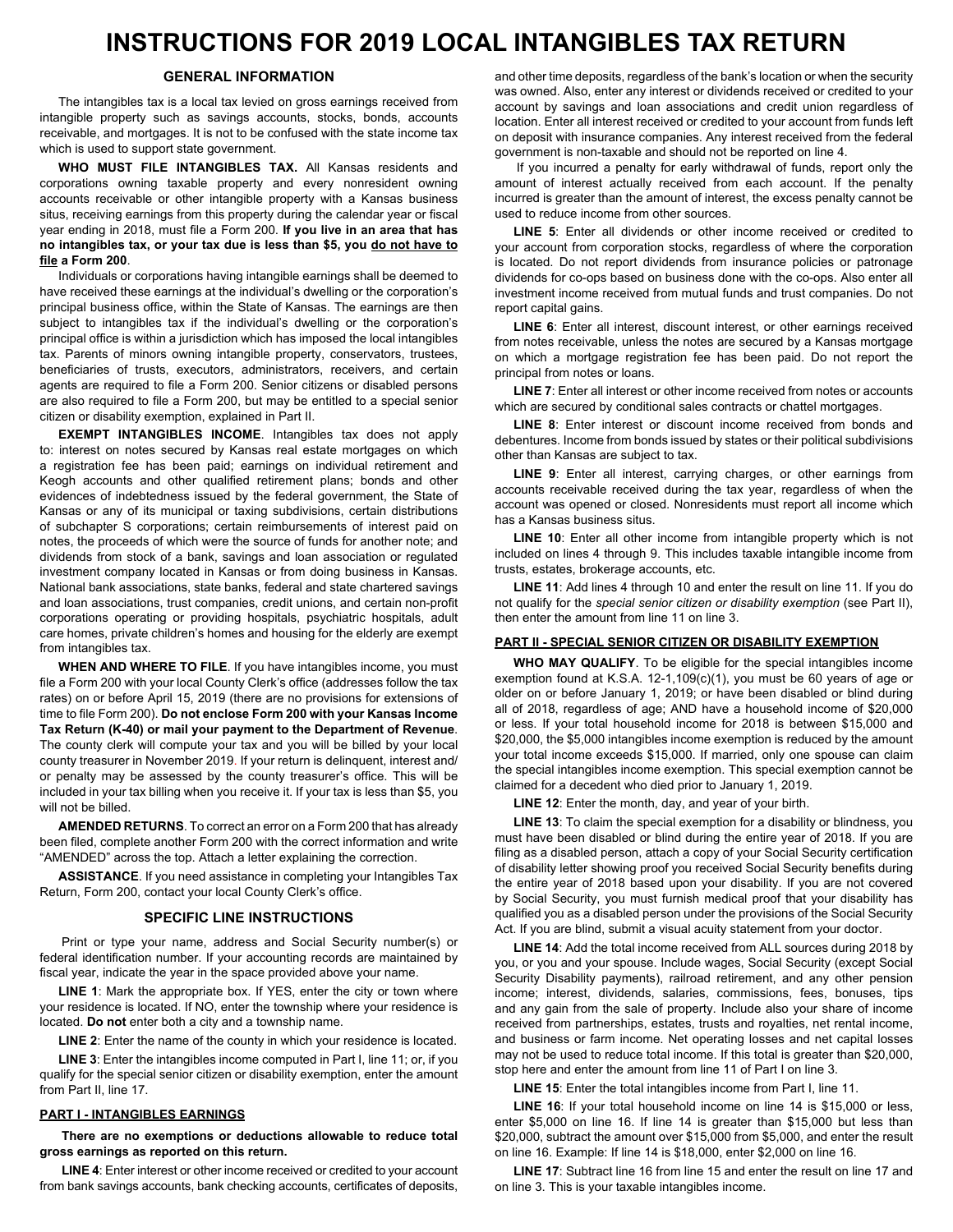## **2019 INTANGIBLES TAX RATES and COUNTY CLERK ADDRESSES**

The following list is the 2019 Intangibles Tax Rates for the counties of Kansas that impose a tax, as well as any city/township rate. This information was provided by local County Clerks and is current to July 1, 2018. If your city/township is not listed, you may still be required to file a return to determine the county portion of the intangibles tax. A Form 200 must be filed with your local County Clerk's office by April 15, 2019. The county clerk will compute your tax liability and the county treasurer will bill you at a later date.

## **ATCHISON**

| <b>Atchison County - 0%</b> |      |  |
|-----------------------------|------|--|
| Cities                      | Rate |  |
|                             |      |  |
|                             |      |  |
| Townships                   | Rate |  |
| Grasshopper Twp  2.25       |      |  |
| Kapioma Twp 2.25            |      |  |
| Lancaster Twp  2.25         |      |  |
| Walnut Twp 2.25             |      |  |

## **BARBER**

| Barber County - 2.25% |  |
|-----------------------|--|
| Rate                  |  |
| Lake City Twp 2.25    |  |
| McAdoo Twp2.25        |  |
| Moore Twp2.25         |  |
| Nippawalla Twp 2.25   |  |
| Sharon Twp 2.25       |  |
|                       |  |

#### **BROWN**

| Brown County — 0% |  |
|-------------------|--|
|                   |  |

| 50000119001118     |      |  |
|--------------------|------|--|
| Townships          | Rate |  |
| Hamlin Twp2.25     |      |  |
| Hiawatha Twp2.25   |      |  |
| Irving Twp2.25     |      |  |
| Morrill Twp2.25    |      |  |
| Robinson Twp2.25   |      |  |
| Walnut Twp2.25     |      |  |
| Washington Twp2.25 |      |  |
|                    |      |  |

## **CHEYENNE**

| Cheyenne County -.75% |      |  |
|-----------------------|------|--|
| Cities                | Rate |  |
|                       |      |  |
| Townships             | Rate |  |
| Benkelman Twp2.25     |      |  |
| Bird City Twp 2.25    |      |  |
| Calhoun Twp 2.25      |      |  |
| Wano Twp 2.25         |      |  |

## **CLARK**

| .75% - Clark County |      |  |
|---------------------|------|--|
| <b>Cities</b>       | Rate |  |
| Englewood2.25       |      |  |
|                     |      |  |
| Townships           | Rate |  |
| Appleton Twp2.25    |      |  |
| Englewood Twp2.25   |      |  |
| Lexington Twp 2.25  |      |  |

#### **CLAY**

| Clay County - 75% |      |  |
|-------------------|------|--|
| Cities            | Rate |  |
|                   |      |  |
| Longford 2.25     |      |  |

## **CLOUD**

| Cloud County -.75% |      |  |
|--------------------|------|--|
| Cities             | Rate |  |
|                    |      |  |
|                    |      |  |
| Jamestown 2.25     |      |  |
| Townships          | Rate |  |
|                    |      |  |
| Aurora Twp2.25     |      |  |
| Colfax Twp2.25     |      |  |
|                    |      |  |
| Grant Twp1.00      |      |  |

## **COWLEY**

| 75%. Cowley County - .75% |      |
|---------------------------|------|
| Cities                    | Rate |
| Cambridge2.25             |      |
| Townships                 | Rate |
| Bolton Twp2.25            |      |
| Creswell Twp 2.25         |      |
| Fairview Twp 2.25         |      |
| Liberty Twp2.25           |      |
| Maple Twp2.25             |      |
| Ninnescah Twp2.25         |      |
| Omnia Twp 2.25            |      |
| Rock Creek Twp2.25        |      |
| Salem Twp2.25             |      |

| Silverdale Twp2.25<br>Vernon Twp 2.25 |      |
|---------------------------------------|------|
| Walnut Twp2.25                        |      |
| <b>DECATUR</b>                        |      |
| Decatur County - 0%                   |      |
| Cities                                | Rate |
| Norcatur 2.25                         |      |
| Townships                             | Rate |
| Allison Twp 2.25                      |      |
| Cook Twp 2.25                         |      |
| Finley Twp 2.25                       |      |
| Grant Twp2.25                         |      |
| Harlan Twp 2.25                       |      |
| Liberty Twp2.25                       |      |
| Lincoln Twp 2.25                      |      |
| Logan Twp2.25                         |      |
| Lyon Twp2.25                          |      |
| Olive Twp2.25                         |      |
| Roosevelt Twp2.25                     |      |
| Summit Twp2.25                        |      |
| <b>BIAI/ILIAALI</b>                   |      |

## **DICKINSON**

| Dickinson County - .75% |      |
|-------------------------|------|
| Townships               | Rate |
| Center Twp  2.25        |      |
| Hope Twp  2.25          |      |
| Jefferson Twp  2.25     |      |
| Noble Twp  2.25         |      |
| Sherman Twp  2.25       |      |
| Union Twp  2.25         |      |
| Willowdale Twp 2.25     |      |
|                         |      |

## **DONIPHAN**

| Doniphan County -.75% |      |
|-----------------------|------|
| Cities                | Rate |
|                       |      |
| Elwood 2.25           |      |
| Highland  2.25        |      |
| Severance  2.25       |      |
|                       |      |
| Wathena  2.25         |      |
| White Cloud 2.25      |      |
| Townships             | Rate |
| Burr Oak Twp  2.25    |      |
| lowa Twp              | 2.25 |
| <b>ELLSWORTH</b>      |      |

## **Ellsworth County — 0%**

| Townships         | Rate |
|-------------------|------|
| Mulberry Twp 2.25 |      |
| Thomas Twp 2.25   |      |
| Trivoli Twp  2.25 |      |
| <b>FORD</b>       |      |
| Ford County - 0%  |      |
|                   |      |

| <b>Townships</b>    | Rate |
|---------------------|------|
| Bloom Twp 2.25      |      |
| Bucklin Twp  2.25   |      |
| Concord Twp  2.25   |      |
| Ford Twp  2.25      |      |
| Richland Twp 2.25   |      |
| Sodville Twp  2.25  |      |
| Spearville Twp 2.25 |      |
| Wheatland Twp 2.25  |      |
|                     |      |

## **GOVE**

| <b>Gove County - 75%</b> |      |
|--------------------------|------|
| Cities                   | Rate |
|                          |      |
| Grainfield  2.25         |      |
| Grinnell  2.25           |      |
|                          |      |
| Quinter 2.25             |      |
| Townships                | Rate |
| Baker Twp  2.25          |      |
| Gove Twp  2.25           |      |
| Grainfield Twp  2.25     |      |
| Grinnell Twp  2.25       |      |
| <b>GRAHAM</b>            |      |
| Graham County - 0%       |      |
| <b>Townships</b>         | Rate |
| Allodium Twp 2.25        |      |

| Gettysburg Twp  2.25 |  |
|----------------------|--|
| Graham Twp 2.25      |  |
| Happy Twp  2.25      |  |
| Millbrook Twp.  2.25 |  |
| Nicodemus Twp 2.25   |  |
| Solomon Twp 2.25     |  |
| <b>GRAY</b>          |  |
|                      |  |
| Gray County - 0%     |  |
| C <sub>ij</sub>      |  |

| <u>Cities</u>       | Rate |
|---------------------|------|
| Copeland  2.25      |      |
| Ensign 2.25         |      |
|                     |      |
| Townships           | Rate |
| Copeland Twp  2.25  |      |
| East Hess Twp  2.25 |      |
| Foote Twp 2.25      |      |
| Montezuma Twp 2.25  |      |
|                     |      |

#### **HARPER Harper County — 0%**

| $na$ i per Gourity — 0% |      |
|-------------------------|------|
| <b>Cities</b>           | Rate |
| Bluff City  2.25        |      |
| Waldron  2.25           |      |
| Townships               | Rate |
| Township #2  2.25       |      |
| Township #3  2.25       |      |
| Township #4  2.25       |      |
|                         |      |

## **HARVEY**

| Harvey County - 0% |      |
|--------------------|------|
| Cities             | Rate |
| North Newton 2.00  |      |
| <b>Townships</b>   | Rate |
| Alta Twp 2.25      |      |
| Emma Twp  2.25     |      |
| Highland Twp 2.25  |      |
| Lake Twp 2.25      |      |
| Sedgwick Twp  2.25 |      |
| $1 - 1$            |      |

## **JEWELL**

| Jewell County -.75% |      |
|---------------------|------|
| C <u>ities</u>      | Rate |
| Burr Oak            | 2.25 |
| Esbon  2.25         |      |
| Jewell 2.25         |      |
| Mankato 2.25        |      |
| Townships           | Rate |
| Athens Twp 50       |      |
| Burr Oak Twp  2.25  |      |
| Esbon Twp 2.25      |      |
| Grant Twp 2.25      |      |
| Harrison Twp  1.00  |      |
| Highland Twp 1.00   |      |
| Holmwood Twp .25    |      |
| lonia Twp .25       |      |
| Jackson Twp .25     |      |
| Limestone Twp  2.25 |      |
| Odessa Twp  1.00    |      |
| Vicksburg Twp  2.25 |      |
| Walnut Twp 2.25     |      |
| Whitemound Twp 2.25 |      |
|                     |      |

## **KEARNY**

| Kearny County - 0% |      |
|--------------------|------|
| Cities             | Rate |
| Deerfield  2.25    |      |
| <b>LABETTE</b>     |      |

| Labette County - 0% |      |  |  |
|---------------------|------|--|--|
| <b>Cities</b>       | Rate |  |  |
| Mound Valley 2.25   |      |  |  |
| LANE                |      |  |  |
| 75%. - Lane County  |      |  |  |
| <b>Townships</b>    | Rate |  |  |
| Diahton Twp  2.25   |      |  |  |

| Dighton Twp  2.25                       |  |  |  |
|-----------------------------------------|--|--|--|
| White Rock Twp  2.25                    |  |  |  |
| <b>LINCOLN</b><br>Lincoln County $-75%$ |  |  |  |

| Lincoln County — .75% |      |
|-----------------------|------|
| Cities                | Rate |
| Lincoln  2.25         |      |

| <b>Townships</b>    | Rate |  |
|---------------------|------|--|
| Franklin Twp 2.25   |      |  |
| Pleasant Twp 2.25   |      |  |
| Salt Creek Twp 2.25 |      |  |
| Scott Twp 1.00      |      |  |
| <b>LOGAN</b>        |      |  |

#### **Logan County — .75%** *Cities Rate* Russell Springs.................. 2.25 Winona .............................. 2.25 *Townships Rate* Elkader Twp...................... 2.25 Lees Twp.......................... 2.25 Logansport Twp................. 2.25 Oakley Twp....................... 2.25 Russell Springs Twp.......... 2.25 Western Twp .................... 2.25

## **MARION**

| Marion County - 0%    |      |  |  |
|-----------------------|------|--|--|
| <b>Cities</b>         | Rate |  |  |
| Goessel  2.25         |      |  |  |
| <b>Townships</b>      | Rate |  |  |
| Fairplay Twp 1.125    |      |  |  |
| Menno Twp 2.25        |      |  |  |
| Peabody  2.25         |      |  |  |
| West Branch Twp  2.25 |      |  |  |
|                       |      |  |  |

## **MARSHALL**

| Marshall County - 0%       |      |
|----------------------------|------|
| <b>Cities</b>              | Rate |
| Axtell 2.25                |      |
| Blue Rapids  2.25          |      |
| Oketo  2.25                |      |
| Summerfield                | 2.25 |
|                            |      |
| Townships                  | Rate |
| Balderson Twp 2.25         |      |
| Bigelow Twp  2.25          |      |
| Blue Rapids City Twp  1.25 |      |
| Center Twp  2.25           |      |
| Clear Fork Twp  2.25       |      |
| Cleveland Twp 2.25         |      |
| Cottage Hill Twp  2.25     |      |
| Elm Creek Twp 2.25         |      |
| Franklin Twp  2.25         |      |
| Guittard Twp  2.25         |      |
| Herkimer Twp  2.25         |      |
| Logan Twp 2.25             |      |
| Marysville Twp 2.25        |      |
| Murray Twp 2.25            |      |
| Noble Twp  2.25            |      |
| Oketo Twp  2.25            |      |
| Richland Twp 2.25          |      |
| Rock Twp 2.25              |      |
| St. Bridget Twp  2.25      |      |
| Walnut Twp 2.25            |      |
| Waterville Twp  2.25       |      |

## **McPHERSON**

| McPherson County - 0%        |      |
|------------------------------|------|
| Townships                    | Rate |
| Bonaville Twp  2.25          |      |
| Delmore Twp  2.25            |      |
| Groveland Twp  2.25          |      |
| Gypsum Creek Twp 2.25        |      |
| Little Valley  2.25          |      |
| Marquette Twp 2.25           |      |
| Meridian Twp 2.25            |      |
| Mound Twp 2.25               |      |
| South Sharps Creek Twp  2.25 |      |
| Superior Twp  2.25           |      |
| Turkey Creek Twp  2.25       |      |
| Union Twp  2.25              |      |
|                              |      |

## **MEADE**

| Meade County - .75%    |      |
|------------------------|------|
| <b>Townships</b>       | Rate |
| Crooked Creek Twp 2.25 |      |
| Logan Twp 2.25         |      |
| Odee Twp 2.25          |      |
| Sand Creek Twp 2.25    |      |

#### **Mitchell County — .75%** *Cities Rate* Beloit................................... 2.25 Glen Elder......................... 2.25 Hunter................................. 2.25 Tipton.................................. 2.25 *Townships Rate* Asherville Twp ................... 2.25 Beloit Twp......................... 2.25 Bloomfield Twp .................. 2.25 Blue Hill Twp...................... 2.25 Carr Creek Twp ................. 2.25 Center Twp....................... 2.25 Custer Twp ........................ 2.25 Eureka Twp ....................... 2.25 Glen Elder Twp.................. 2.25 Hayes Twp........................ 2.25 Logan Twp........................ 2.25 Lulu Twp ........................... 2.25 Pittsburg Twp.................... 2.25 Plum Creek Twp................ 2.25 Round Springs Twp ........... 2.25 Salt Creek Twp .................. 2.25 Solomon Rapids Twp ........ 2.25 Turkey Creek Twp ............. 2.25 Walnut Creek Twp ............. 2.25

**MITCHELL**

## **NEMAHA**

| Nemaha County - 0% |      |  |
|--------------------|------|--|
| Cities             | Rate |  |
|                    |      |  |
| Townshine          | Poto |  |

| ັ້                       | .    |
|--------------------------|------|
|                          |      |
| Townships                | Rate |
| Adams Twp 2.25           |      |
| Berwick Twp  2.25        |      |
| Capioma Twp  2.25        |      |
| Center Twp 2.25          |      |
| Gilman Twp  2.25         |      |
| Granada Twp 2.25         |      |
| Harrison Twp  2.25       |      |
| Mitchell Twp 2.25        |      |
| Nemaha Twp  2.25         |      |
| Red Vermillion Twp  2.25 |      |
| Reilly Twp  2.25         |      |
| Richmond Twp 2.25        |      |
| Rock Creek Twp 2.25      |      |
| Washington Twp 2.25      |      |
|                          |      |

#### **NEOSHO**

| Neosho County - 0%    |      |  |
|-----------------------|------|--|
| <u>Townships</u>      | Rate |  |
| Erie Twp  2.25        |      |  |
| Lincoln Twp  2.25     |      |  |
| Walnut Grove Twp 2.25 |      |  |

#### **NESS Ness County — .75%**

| $11000$ vourity $-1100$ |      |
|-------------------------|------|
| Cities                  | Rate |
| Bazine 2.25             |      |
| Brownell 2.25           |      |
| Ness City  2.25         |      |
|                         |      |

| Ransom  2.25        |      |
|---------------------|------|
|                     |      |
| Townships           | Rate |
| Bazine Twp 2.25     |      |
| Center Twp 2.25     |      |
| Eden Twp  2.25      |      |
| Forrester Twp  2.25 |      |
| Franklin Twp 2.25   |      |
| Highpoint Twp 2.25  |      |
| Johnson Twp  2.25   |      |
| Nevada Twp  2.25    |      |
| Ohio Twp  2.25      |      |
| Waring Twp  2.25    |      |
|                     |      |

## **NORTON**

| Norton County - .75% |      |
|----------------------|------|
| Cities               | Rate |
|                      |      |
| Townships            | Rate |
| Highland Twp .25     |      |